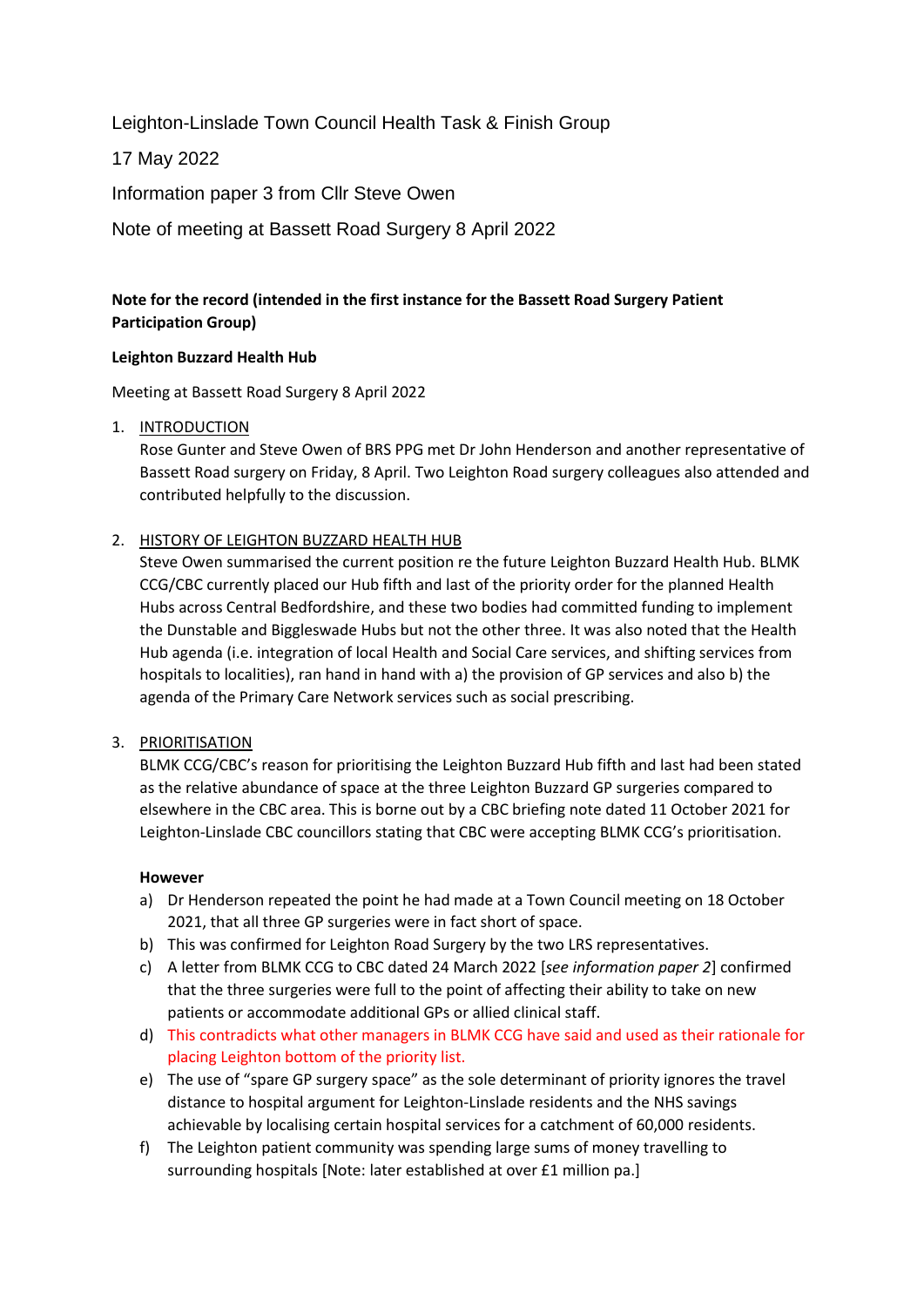### 4. GP SUPPORT

Dr Henderson confirmed that he and his BRS colleagues remained fully supportive of the Leighton Buzzard Hub and his understanding was that colleague GPs in the other two surgeries were of the same view.

### 5. FINANCING

Steve Owen updated on the Parliamentary debate on the funding of Health Infrastructure instigated by Andrew Selous MP on 29 March 2022. A Ministerial announcement on Health Infrastructure had been promised for within 2 weeks of that debate. [*Note on 29.4.2022 – still awaited*].

SO commented that neither the CCG nor CBC had confirmed whether the permissioning by CBC of major new estates on the eastern side of Leighton Buzzard over the past 10 years had been used to lever S106 agreements with the developers for Health infrastructure projects such as the Leighton Buzzard Hub – a major opportunity missed.

However it was noted that the Dunstable and Biggleswade Hubs were being funded partly through national Infrastructure funds and partly through capital funding allocated by BLMK CCG and provided to them by central government. There seemed to be no reason why those funding sources should not also be available to a Leighton Buzzard Hub once the need for the Leighton Hub to be accorded next top priority had been acknowledged by BLMK CCG.

#### 6. NEW GPs SURGERIES IN LEIGHTON BUZZARD AND LINSLADE

Dr Henderson confirmed that the provision of a new GP surgery in Eastern Leighton Buzzard would not damage the business/financial interests of Bassett Road surgery and that BRS would welcome a new Eastern surgery. *[It will be helpful to have the same confirmation from the other two surgeries*].

During Andrew Selous' 29.3.22 debate the Health Minister confirmed the principle that new GP surgeries should be located in the midst of new development. This means the provision of a new GP surgery amid the Eastern Leighton Buzzard estates (and, picking up on a key point made by Andrew Selous in the debate that Government funding should have retrospection), that the Bideford Green and Knaves Hill estates justified a GP surgery located in Linslade too.

The BLMK CCG 24.3.2022 letter [*see information paper 2*] centred on a request for a S106 contribution for a new Leighton Buzzard Health Hub, arising from a current multi-home planning application for new Leighton Buzzard homes. Confusingly, the letter contained a national formula for translating new home numbers into GP surgery space and costs, but the stated destination of the money requested was for a Health Hub rather than a new Eastern GP surgery. Of course, both are needed. The CCG have subsequently confirmed they have been making similar requests to CBC for the past 4 years. [*Steve Owen has written to CBC asking them to confirm the details, dates and amounts of money requested*.]

# 7. HUB SERVICES

BLMK CCG/CBC are refusing to share or engage with the Town Council over the Strategic Outline Case for a Leighton Buzzard Hub which they have drafted. Dr Henderson confirmed that he and his colleagues have not been approached by BLMK CCG for private discussions on a possible slate of services in the Hub.

It was noted that BLMK CCG/CBC are justifying their insistence that "consultation" has taken place, on their very limited interaction with a small number of local GPs and residents in 2018. It